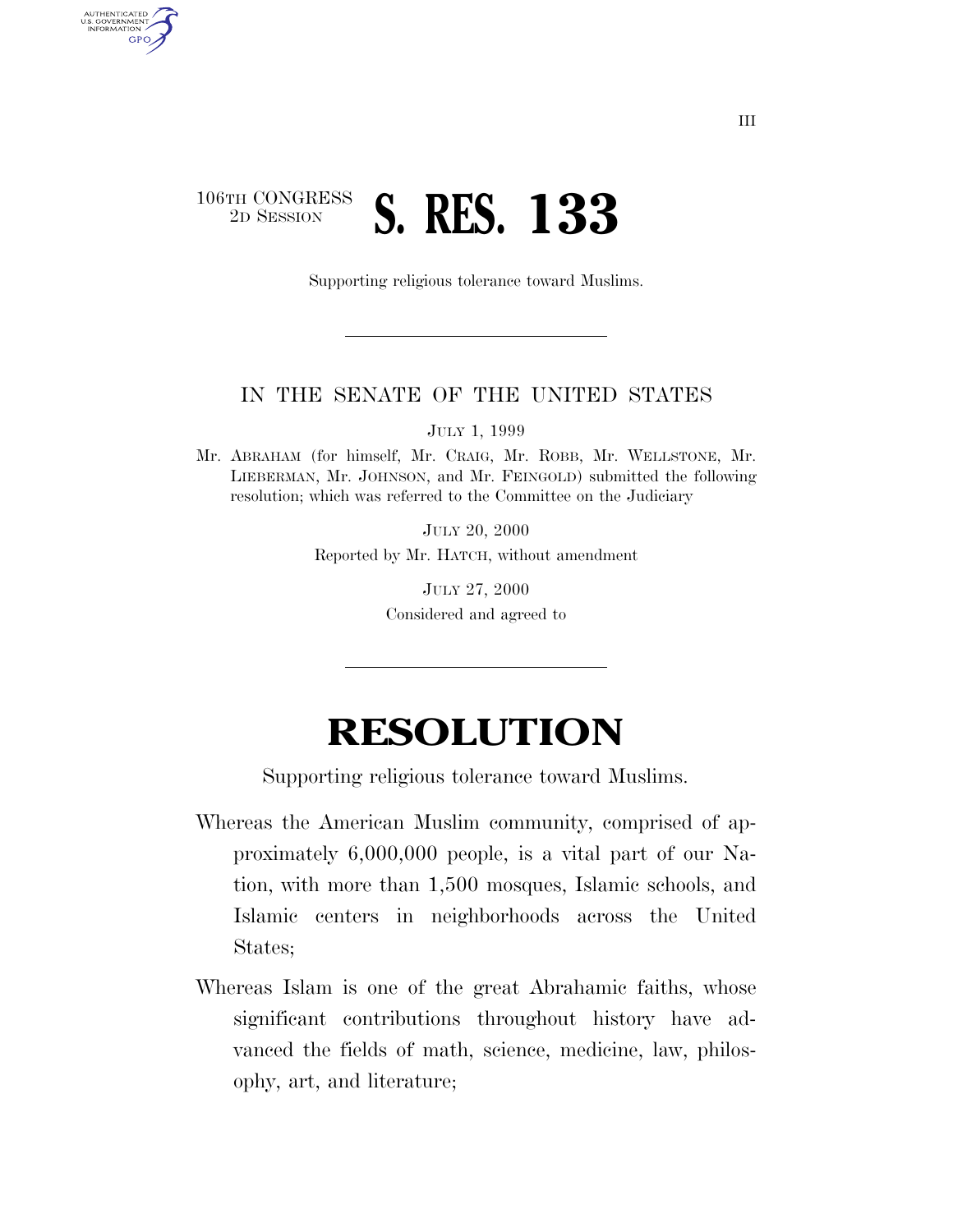- Whereas the United States is a secular nation, with an unprecedented commitment to religious tolerance and pluralism, where the rights, liberties, and freedoms guaranteed by the Constitution are guaranteed to all citizens regardless of religious affiliation;
- Whereas Muslims have been subjected, simply because of their faith, to acts of discrimination and harassment that all too often have led to hate-inspired violence, as was the case during the rush to judgment in the aftermath of the tragic Oklahoma City bombing;
- Whereas discrimination against Muslims intimidates American Muslims and may prevent Muslims from freely expressing their opinions and exercising their religious beliefs as guaranteed by the first amendment to the Constitution;
- Whereas American Muslims have regrettably been portrayed in a negative light in some discussions of policy issues such as issues relating to religious persecution abroad or fighting terrorism in the United States;
- Whereas stereotypes and anti-Muslim rhetoric have also contributed to a backlash against Muslims in some neighborhoods across the United States; and
- Whereas all persons in the United States who espouse and adhere to the values of the founders of our Nation should help in the fight against bias, bigotry, and intolerance in all their forms and from all their sources: Now, therefore, be it
	- 1 *Resolved,* That—
- 2 (1) the Senate condemns anti-Muslim intoler-3 ance and discrimination as wholly inconsistent with